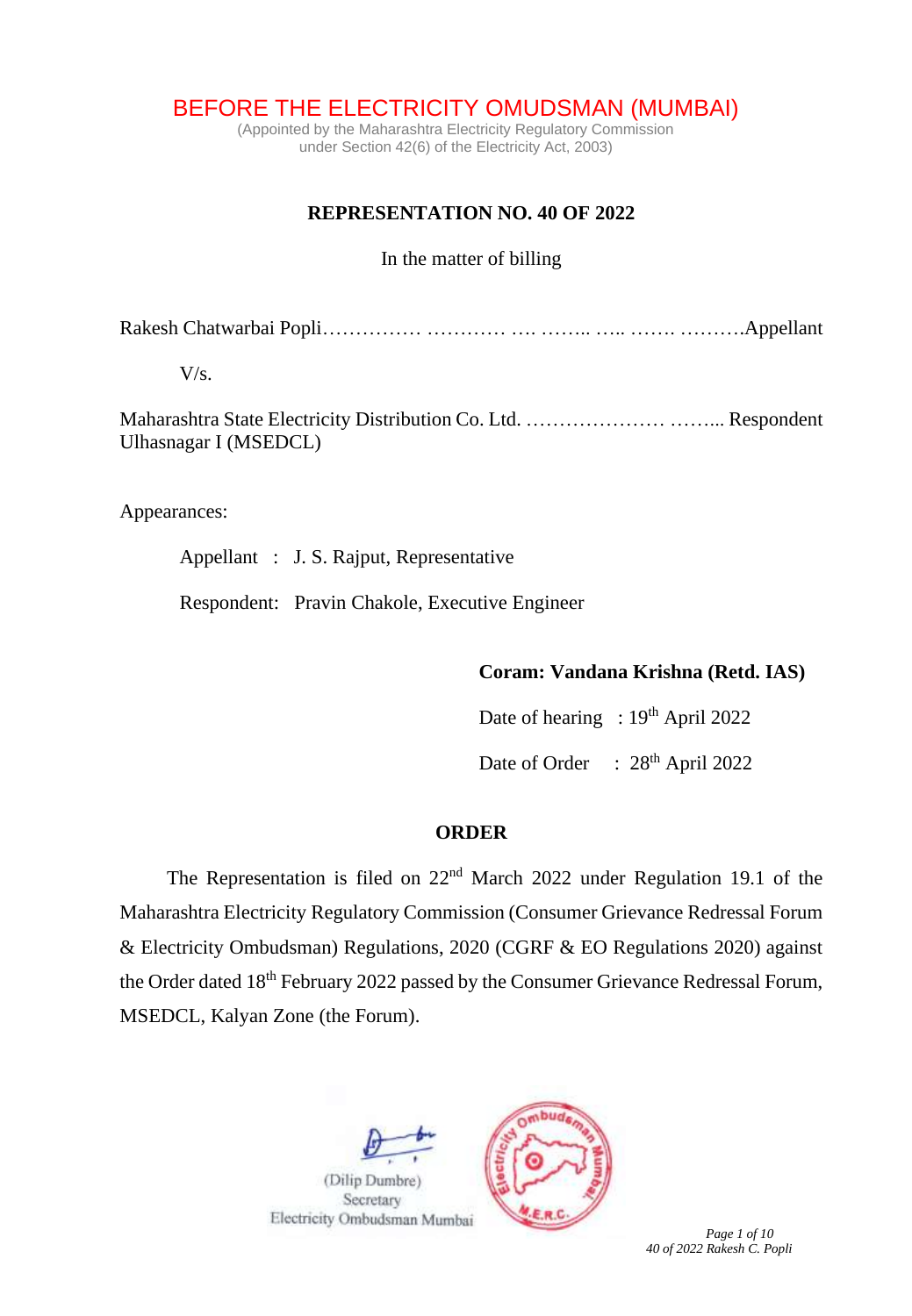2. The Forum, by its Order dated 18.02.2022 has rejected the grievance application in Case No. K/E/1841/2286/ of 2021-22 by giving following directions:

*"2. The consumer is directed to pay the bill in three equal instalments.*

 *3. DPC, interest and penalty shall not be levied if consumer is ready to pay the bill in one installment; else DPC, interest and penalty shall be fully recovered."* 

3. Aggrieved by the order of the Forum, the Appellant filed this representation stating in brief as below: -

- (i) The Appellant is a residential consumer (No. 021513013601) of the Respondent from 22.04.2003 at Flat No. 602, Sachdev Nagar II, Datta Mandir, Ulhasnagar.
- (ii) The meter (No. 6501163903) of the Appellant was found to be faulty from February 2020 onwards and was to be replaced. The said meter is installed in the common box of the Appellant's society.
- (iii) According to the Respondent, the meter was in order in the month of December 2021, and the meter recorded 6398 units as accumulated consumption for 23 months, from February 2020 to December 2021, for which bill of Rs.98540/- was issued.
- (iv) The same meter was again found faulty in January and February 2022. The Respondent, purposefully, did not replace the meter within the prescribed time but replaced it, in February 2022 which was after 24 months.
- (v) The Appellant referred Commercial Circular No. 305 of the Respondent dated 25.05.2018 which states that faulty meter be replaced within 48 hours, however, the Respondent failed to do this.
	- (vi)Thereafter, the Respondent is liable for three months' recovery as per Regulation 16.4.1. As per the provision of Regulation 16.4.1 of the Maharashtra Electricity Regulatory Commission (Electricity Supply Code and Standards of Performance of Distribution Licensees including Power Quality) Regulations, 2021 (Supply Code & SOP Regulations 2021), bills can be issued only for a period of three months, where the meter is defective.





*Page 2 of 10 40 of 2022 Rakesh C. Popli*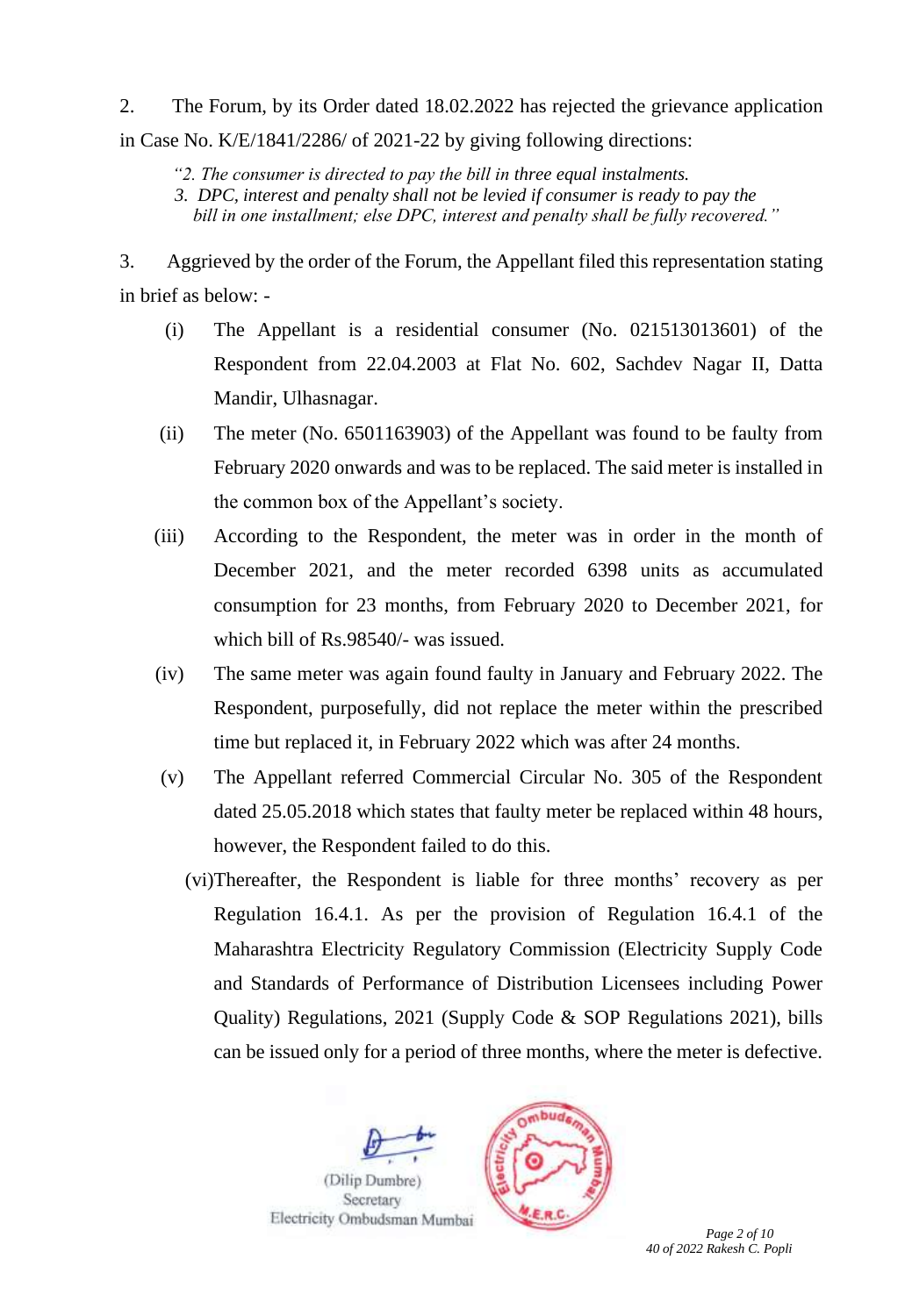- (vii) The Appellant filed the grievance with the Forum on 03.01.2022. However, the Forum by its order dated 18.02.2022 has rejected the grievance application. The Forum failed to understand the basic issue of faulty meter.
- (viii) The Appellant has, therefore, prayed that
	- ➢ bills be considered for only 3 months under faulty status as per Regulation 16.4.1 of Supply Code & SOP Regulations 2021.
	- ➢ SOP towards delay in replacement of faulty meter and compensation of Rs. 20,000/- towards harassment.

4. The Respondent has filed its reply dated 08.04.2022 which is stated in brief as under: -

- (i) Its preliminary objection is that the main Appellant, Rakesh C. Popli has not signed the Representation dated 22.03.2022, but it is signed by his so-called representative, Mr. Jagansinh R. Rajput. The Respondent strongly objected to the appearance of Mr. Jagansinh R. Rajput in this case. In most of the cases under Ulhasnagar jurisdiction, Mr. Jagansinh R. Rajput is appearing on behalf of various consumers as their representative. It is seen from the records that so far, Mr. Rajput has appeared in almost all cases of Ulhasnagar. It seems very unlikely that the same person can be a relative, neighbour, business associate or personal friend of all these Appellants. This indicates his commercial interest, and that he is getting remuneration from consumers för filing cases before the Hon'ble Forum and the Hon'ble Electricity Ombudsman. Hence, the Respondent prays that Jagansinh R. Rajput should not be allowed to appear in the present case.
- (ii) The Respondent referred the Regulations  $8.10$  and  $8.11$  of the CGRF  $& \text{EO}$ Regulations 2020 which are as below:-

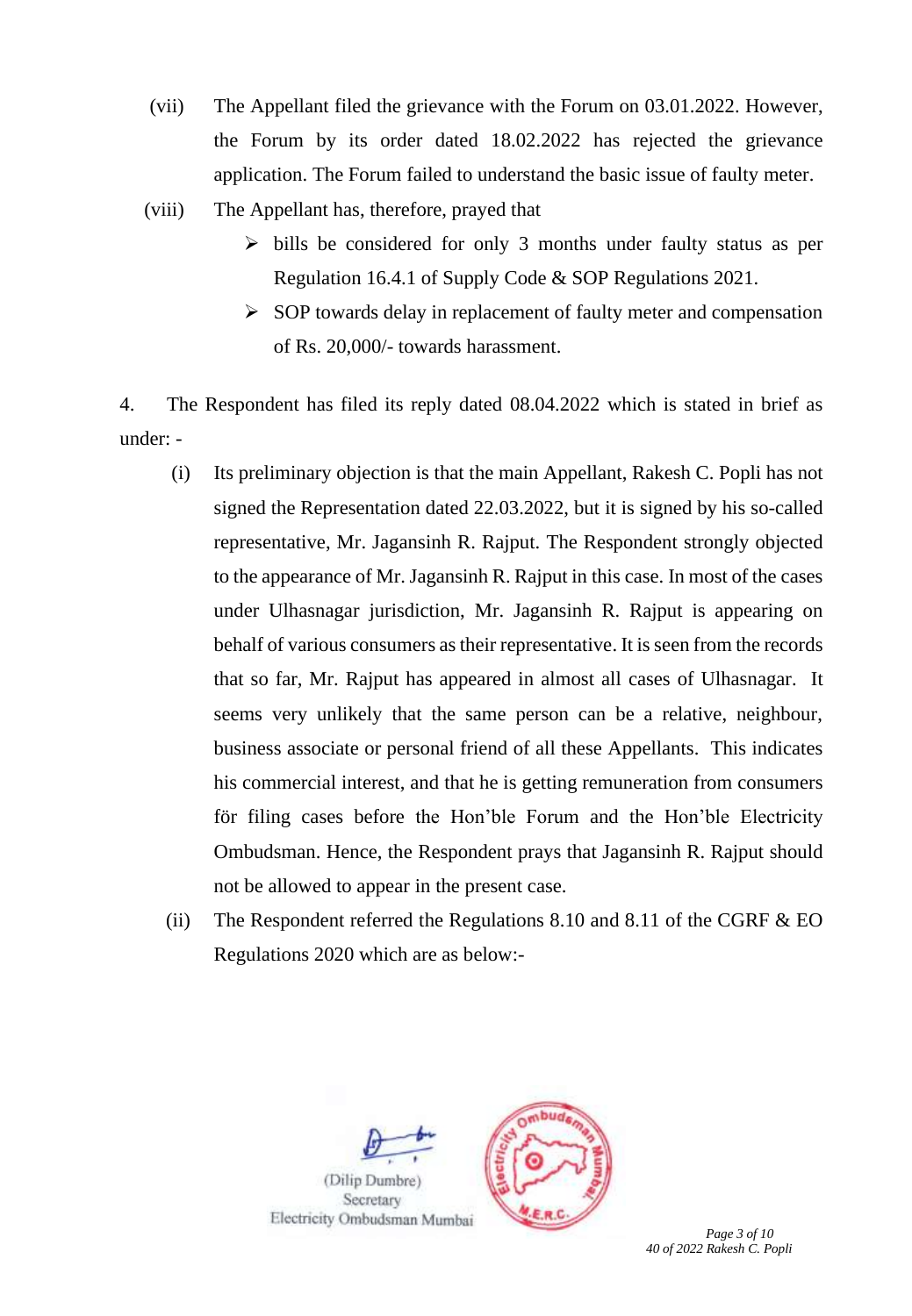- *"8.10 A Complainant, Distribution Licensee or any other person who is a party to any proceedings before the Forum may either appear in person or authorise any representative other than an Advocate (within the meaning of the Advocates Act, 1961), to present his case before the Forum and to do all or any of the acts for the purpose, subject to production of duly authenticated authorisation made by the party in favour of such representative, and subject to the condition that he, -*
	- *(a) is appearing on an individual case basis;*
	- *(b)has a pre-existing relationship with the Complainant (such as: a relative, neighbour, business associate or personal friend);*
	- *(c) is not receiving any form of, direct or indirect, remuneration for appearing before the Forum and files a written declaration to that effect;*
	- *(d) demonstrates to the Forum that he is competent to represent the party.*
- *8.11 The Forum may within its discretion disallow any representative to appear before it in any case, for reasons to be recorded in writing, on account of breach of the terms of the undertaking or misconduct or failure in providing proper assistance to the Forum.".………… Emphasis added.*
- (iii) The Appellant is a residential consumer (No. 021513013601) from 22.04.2003 at Flat No. 602, Sachdev Nagar 2, Datta Mandir under Ulhasnagar -3 subdivision.
- (iv) The meter having No. 6501163903 of the Appellant is proper and accurate. The Meter Reading Agency of the Respondent mistakenly showed the above meter as 'Faulty' Status for the period from February 2020 to November 2021. This was the Covid period. However, the meter was properly working on site for the disputed period of February 2020 to December 2021.
- (v) The Respondent has taken the accumulated meter reading of 19695 KWH of the Appellant in December 2021 and issued the bill to the Appellant as per the meter reading. The photo of the meter reading is kept on record. The Appellant was billed with accumulated consumption of 6398(19695-13297) units for Rs.68,781.63 in December 2021. The accumulated consumption is bifurcated for the period of 23 months with consumption of 278 units per month for getting slab benefit as per Residential Tariff Category. The revised





 *Page 4 of 10 40 of 2022 Rakesh C. Popli*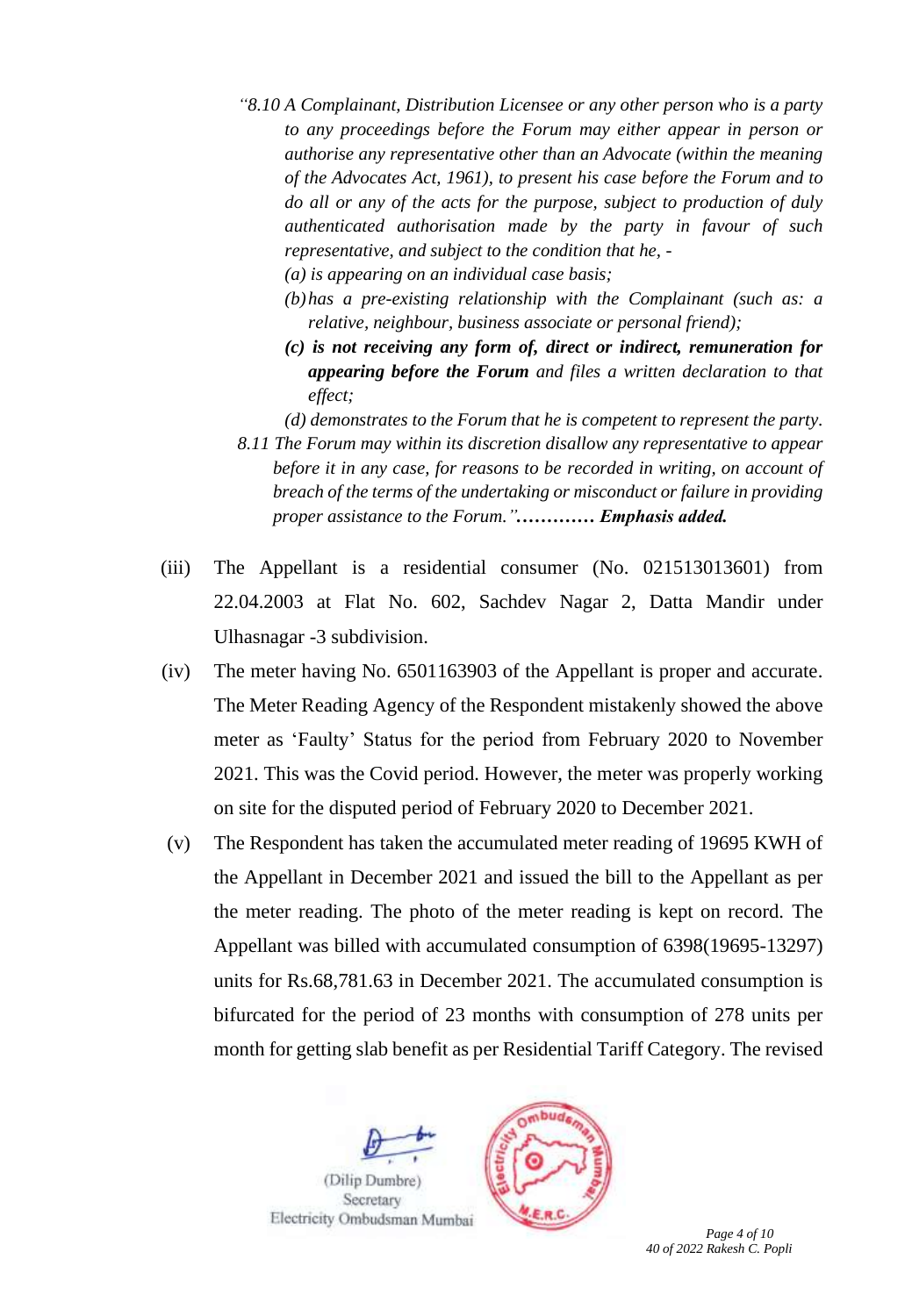bill of Rs. 28,560/- was issued to the Appellant and the necessary Credit was given to the Appellant in the bill of December 2021. The meter was found to be non-working from January 2022. The bills issued in January and February 2022 were also revised as per average consumption. The Appellant has unconditionally and without any protest paid the balance bill of Rs. 35,490/ on 22.03.2022.

- (vi) In above case, the meter was shown as 'Faulty' status on bills for the period of February 2020 to December 2021 even though the meter was working properly. The bills of Faulty status were already revised.
- (vii) In view of the above, the Appellant prays that the Representation of the Appellant be dismissed.

5. The hearing was held on 19.04.2022. The Representative of the Appellant was physically present whereas the Respondent attended the hearing through video conference. At the first instance, the Respondent objected to the presence of Shri J.S. Rajput, the Appellant's Representative in attending the hearing. The Respondent has alleged that the Representative has manipulated the documents and signed the present Representation on behalf of the Appellant. Hence, the Representative was questioned about the non-presence of the Appellant. He submitted a letter of the Appellant dated 19.04.2022 stating that the Appellant had met with an accident due to which his hand is fractured, and he is not able to attend the hearing physically or through Video Conferencing. It is not clear, why the Appellant cannot attend even a video conference due to a hand fracture. In fact, the office of the Electricity Ombudsman has specifically allowed Appellants to appear online through video conferencing to facilitate their personal appearance in the face of difficulties in travelling. The Respondent further alleged that he has come with malafide intention which is not allowed as per Regulation 8.10 of the CGRF & EO Regulations 2020.





*Page 5 of 10 40 of 2022 Rakesh C. Popli*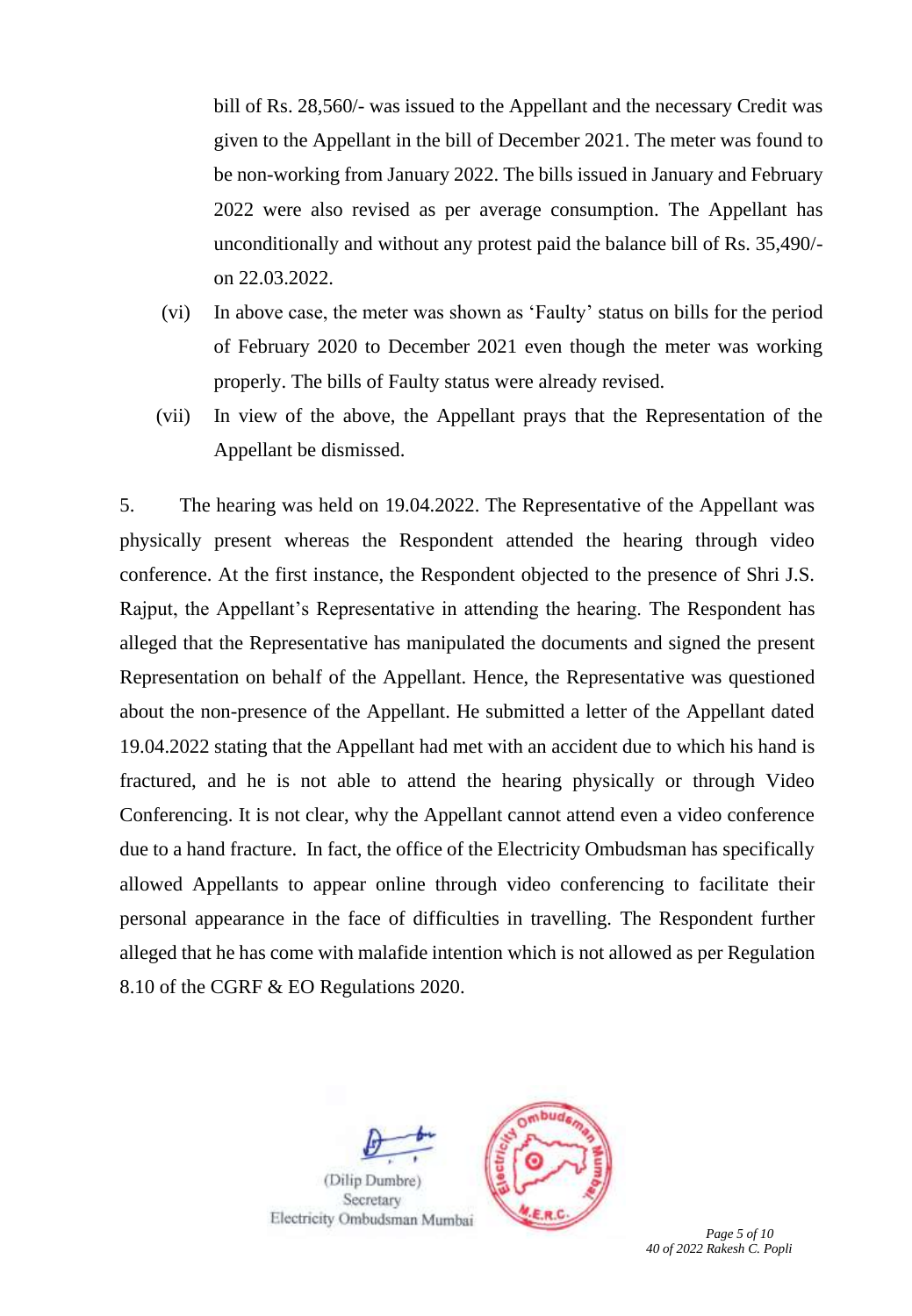6. The above allegations are noted; however, the Representative is allowed to represent this present Representation as a special case. The Appellant and the Respondent argued in line with their written submissions. The Appellant stated that the meter was defective and billed for faulty status from February 2020 (i.e. just before the Covid-19 pandemic started) to November 2021.The actual meter reading was taken in December 2021, and the accumulated reading showed a jump due to erratic behaviour, hence a wrong bill was issued. Thereafter, the meter stopped recording in January 2022 with "No Display", and the meter was then replaced in February 2022. Hence, the Appellant prays that the bill should be issued for only 3 months for the entire period when the meter was "faulty", as per Regulation 16.4.1 of Supply Code & SOP Regulations 2021. The amount, which was recovered be refunded, and suitable compensation be paid towards harassment.

7. The Respondent argued that the disputed connection is in the name of Popli which was shown faulty on record. The meter was actually working. The meter (No.6501163903) was in working condition right through the disputed period. The meter reading agency wrongly recorded "Faulty" status from February 2020 to November 2021 during the Covid-19 pandemic. During this period, it was difficult, rather impossible, to make field visits to check meters due to Covid. The Respondent has taken the accumulated meter reading of 19695 KWH in December 2021 at the end of the period from February 2020 to December 2021 i.e., 23 months. Hence, the Respondent issued the bill to the Appellant as per the actual meter reading. The accumulated consumption was properly distributed month wise for the period from February 2020 to December 2021 (23 months) with average consumption of 278 units per month, for getting slab benefit as per Residential Tariff Category. The Appellant has unconditionally and without any protest paid the entire due amount of the bill of Rs. 35,490/- on 22.03.2022.



(Dilip Dumbre) Secretary Electricity Ombudsman Mumbai



 *Page 6 of 10 40 of 2022 Rakesh C. Popli*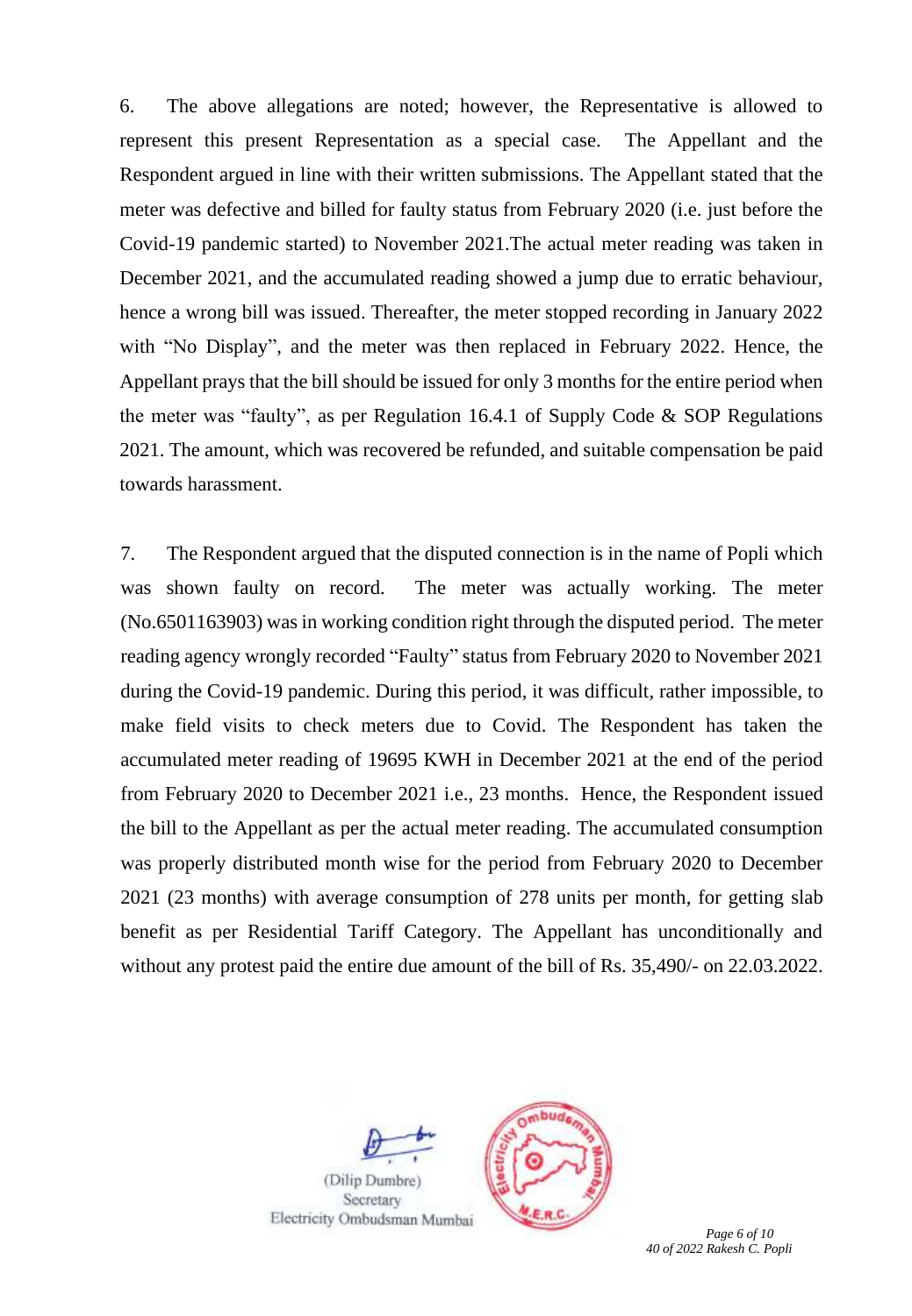8. After the meter reading taken in December 2021, the meter suddenly turned faulty and stopped working in January 2022. The meter was replaced by a new meter in February 2022. Disciplinary action is already taken against the meter reading agency for wrongly recording the status of meter as 'faulty'. The Respondent further argued that finding the meter "faulty" after recording a large, accumulated consumption seems very suspicious. It seems to be a Modus Operandi with a malafide intention because many similar cases have come to notice, whereby a meter suddenly becomes faulty and stops displaying the readings immediately after a disputed large reading. Hence, there is no actual grievance, but a created one.

9. The consumption pattern of alleged disputed period is near about the same, prior to and after the meter replacement. Therefore, the Respondent prays that the representation be rejected.

# **Analysis and Ruling**

10. Heard the parties and perused the documents on record. The Appellant is a residential consumer. The consumption of the Appellant for the period from January 2018 to December 2021 is tabulated as below:

(Dilip Dumbre) Secretary Electricity Ombudsman Mumbai

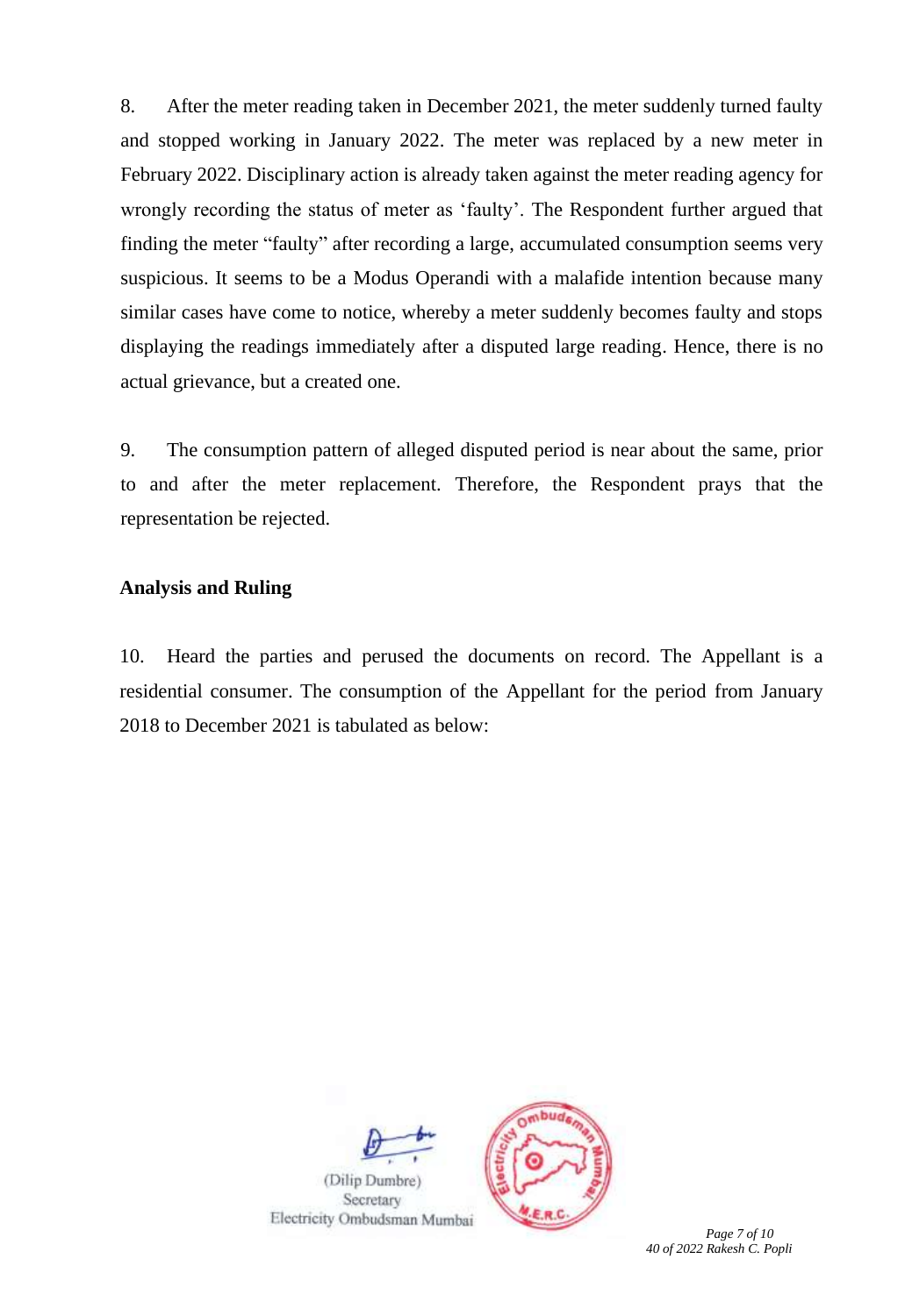| Month                   | Consumpt<br>ion(Units) | Month                   | Consumpti<br>on(Units) | Month         | Consumpti<br>on(Units)                             | <b>Remarks</b>              |               | Consump<br>Month tion(Unit)<br>s) | <b>Remarks</b>       |
|-------------------------|------------------------|-------------------------|------------------------|---------------|----------------------------------------------------|-----------------------------|---------------|-----------------------------------|----------------------|
| Jan-18                  | 160                    | Jan-19                  | 124                    | Jan-20        | 164                                                |                             | $Jan-21$      | 170                               |                      |
| Feb-18                  | 173                    | Feb-19                  | 126                    | Feb-20        | 170                                                | <b>Faulty Status</b>        | Feb-21        | 170                               | <b>Faulty Status</b> |
| Mar-18                  | 271                    | Mar-19                  | 135                    | Mar-20        | 170                                                |                             | $Mar-21$      | 170                               |                      |
| Apr-18                  | 448                    | $Apr-19$                | 275                    | Apr-20        | 170                                                |                             | Apr-21        | 170                               |                      |
| May-18                  | 297                    | $May-19$                | 450                    | May-20        | 170                                                |                             | $May-21$      | 170                               |                      |
| Jun-18                  | 660                    | Jun-19                  | 579                    | Jun-20        | 170                                                |                             | Jun-21        | 170                               |                      |
| Jul-18                  | 869                    | Jul-19                  | 395                    | Jul-20        | 170                                                |                             | Jul-21        | 170                               |                      |
| Aug-18                  | 147                    | Aug-19                  | 201                    | Aug-20        | 170                                                |                             | Aug-21        | 170                               |                      |
| $Sep-18$                | 222                    | $Sep-19$                | 163                    | $Sep-20$      | 170                                                |                             | $Sep-21$      | 170                               |                      |
| $Oct-18$                | 236                    | Oct-19                  | 235                    | Oct-20        | 170                                                |                             | $Oct-21$      | 170                               |                      |
| <b>Nov-18</b>           | 319                    | <b>Nov-19</b>           | 195                    | Nov-20        | 170                                                |                             | <b>Nov-21</b> | 170                               |                      |
| $Dec-18$                |                        | $Dec-19$                | 152                    |               |                                                    |                             | $Dec-21$      | 6398                              | Accumulated          |
|                         | 196                    |                         |                        | <b>Dec-20</b> | 170                                                |                             |               |                                   | Cons.                |
| Total                   | 3998                   | Total                   | 3030                   |               |                                                    | Accumulated cons: 23 months | 6398          |                                   |                      |
| Avg.<br>Cons./m<br>onth | 333                    | Avg.<br>Cons./m<br>onth | 253                    |               | Avg. Cons./month from February<br>2020 to Dec 2021 |                             |               | 278                               |                      |

From the above table, it is seen that the average consumption was 333, 253 and 278 units per month for the year 2018, 2019 and (2020 & 2021) respectively. In fact, in the earlier years of 2018 and 2019, the maximum consumption had gone up to 869 units (in July 2018) and 579 units (in June 2019), while the average billing under dispute is only 278 units per month. Thus, it is clearly established that the meter was working properly till December 2021. The dispute is regarding accumulated reading of 19695 KWH in the said meter from February 2020 up to December 2021. The Respondent apparently did not take actual readings due to Covid -19 pandemic and billed the Appellant with wrong 'Faulty Status' for the period from February 2020 to November 2021. The accumulated consumption of 6398(19695-13297) units is for the period from February 2020 to December 2021(23 months) with an average of 278 units per month. This period partially comes under the lockdown declared due to Covid-19 pandemic during which all workers were directed to work from home. Its consumption tallies with previous consumption pattern of the Appellant in the earlier years 2018 and 2019 also. Hence, it can be inferred that the meter is not defective, and the reading of December 2021 is correct.







 $Table$ 

*40 of 2022 Rakesh C. Popli*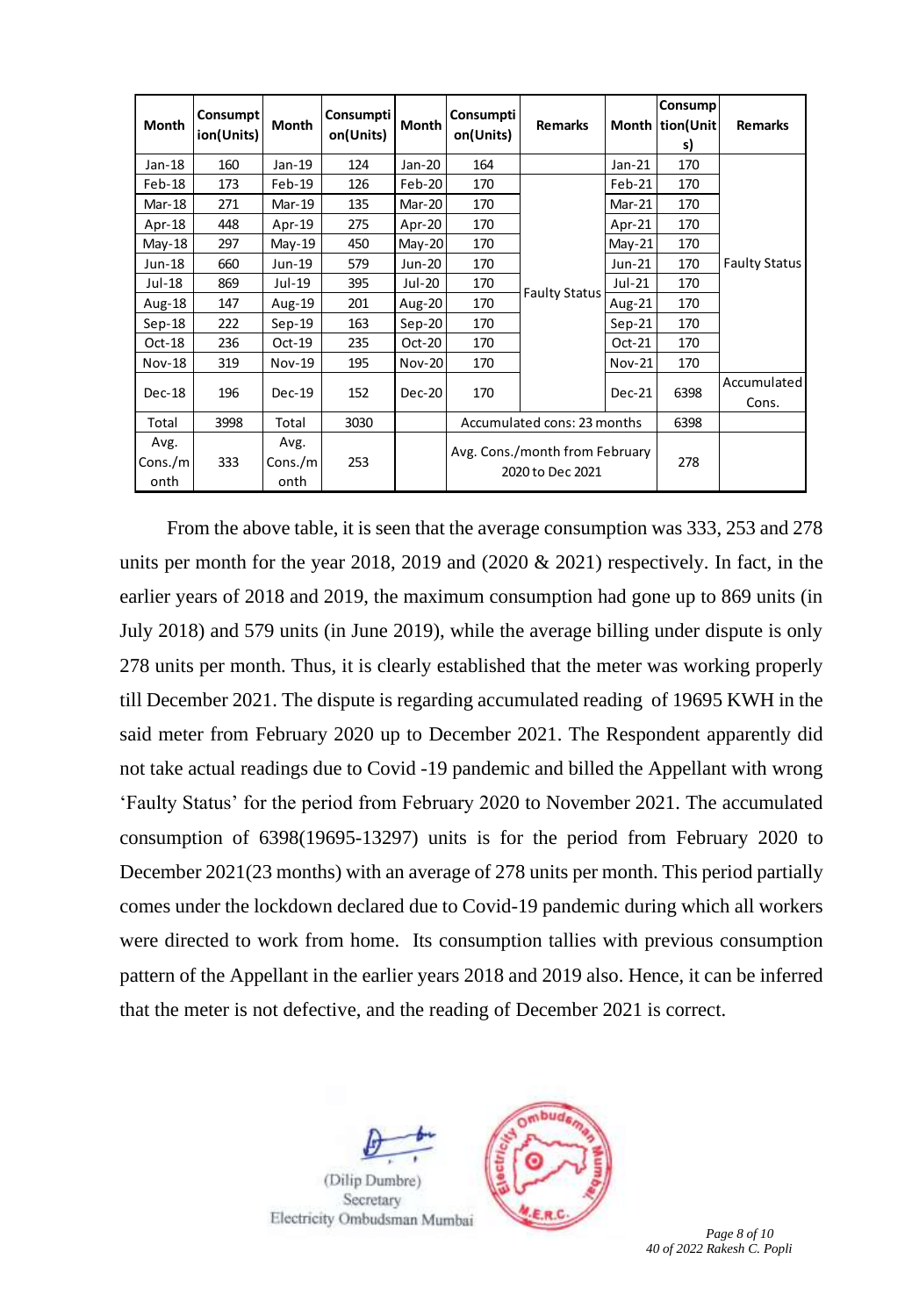11. It is necessary to mention that the Appellant should have been billed on "Reading Not Taken" status instead of "Faulty" status. The Respondent has not taken due note of the Practice Direction issued by the Commission for the billing during Covid-19 lockdown period.

12. The Forum has rightly observed all issues in its order; hence, it is not necessary to interfere in its order.

13. In view of this discussion, the prayer for application of Regulation 16.4.1 of Supply Code & SOP Regulations 2021 and grant of compensation is not tenable and therefore rejected.

14. It is seen that the signature of Appellant on Inspection Report dated 08.01.2022 and Schedule B does not tally. While going through the sequence of the complaint, the original Appellant has written only one letter dated 28.12.2021 to the Respondent for his complaint. All the other correspondence such as seeking information including CPL under Right to Information Act, 2005 has been done not by the original Appellant, but by the representative, Mr. Rajput. Further, the Representative wrote the letter on 21.03.2022 to the Electricity Ombudsman (Mumbai) for solving the complaint of the Appellant. 'Schedule A' form of the Forum and 'Schedule B' form of the Electricity Ombudsman (Mumbai) were also filled by the Representative in his own handwriting, rather than by the original Appellant.

15. Considering the above issues and the serious allegations against the representative, Shri J. S. Rajput is hereby barred to act as representative for any Appellants, unless the original Appellants are personally present physically or through e-hearing.





 *Page 9 of 10 40 of 2022 Rakesh C. Popli*